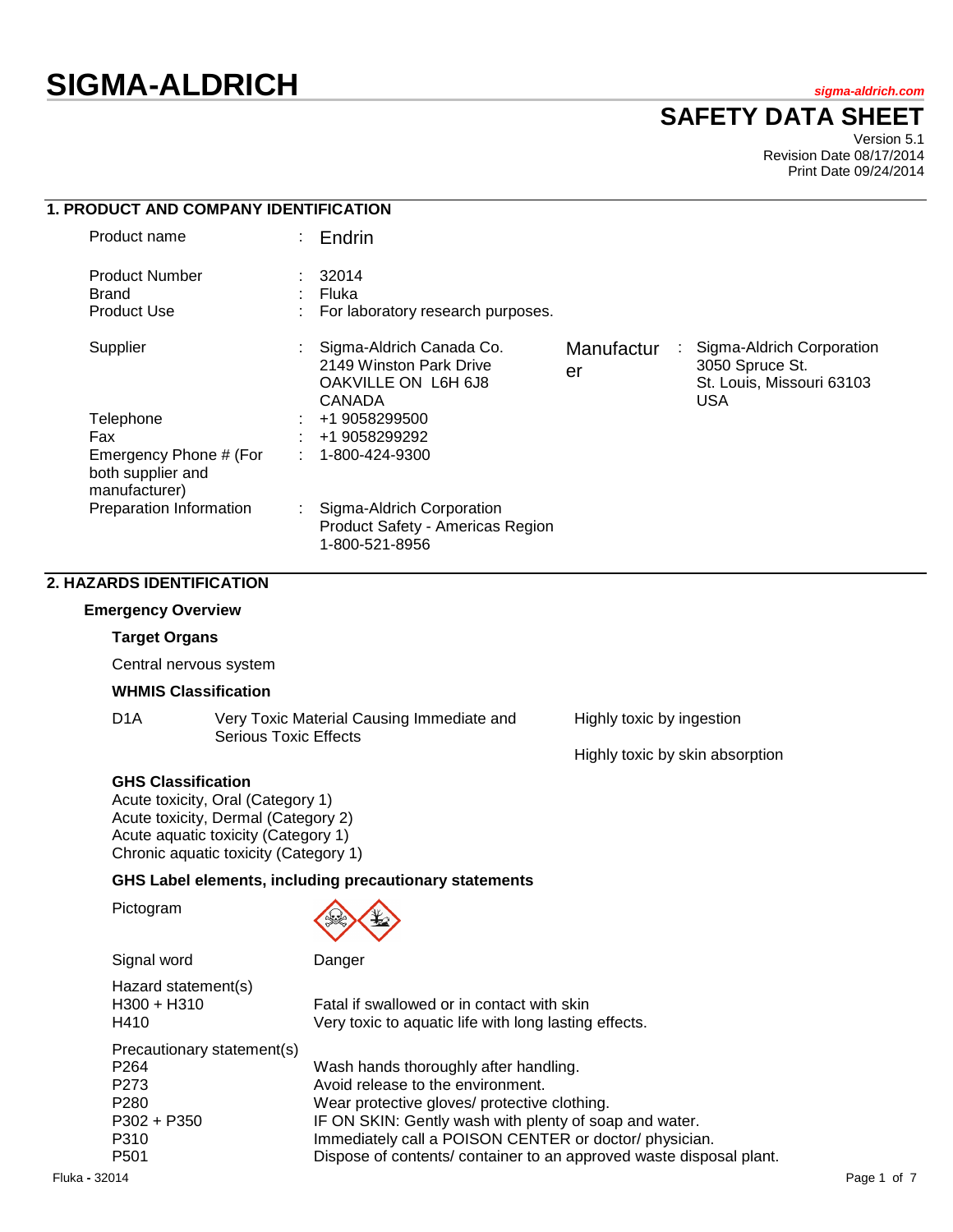| <b>HMIS Classification</b> |   |
|----------------------------|---|
| Health hazard:             | 3 |
| <b>Flammability:</b>       | 0 |
| <b>Physical hazards:</b>   | 0 |

**Potential Health Effects**

| <b>Inhalation</b> | May be harmful if inhaled. May cause respiratory tract irritation. |
|-------------------|--------------------------------------------------------------------|
| <b>Skin</b>       | May be fatal if absorbed through skin. May cause skin irritation.  |
| <b>Eyes</b>       | May cause eye irritation.                                          |
| Ingestion         | May be fatal if swallowed.                                         |

## **3. COMPOSITION/INFORMATION ON INGREDIENTS**

| Formula          | : $C_{12}H_{8}Cl_{6}O$ |
|------------------|------------------------|
| Molecular weight | $: 380.91$ g/mol       |

| CAS-No. | EC-No.    | Index-No.    | Concentration      |
|---------|-----------|--------------|--------------------|
| Endrin  |           |              |                    |
| 72-20-8 | 200-775-7 | 602-051-00-X | $\epsilon = 100\%$ |

## **4. FIRST AID MEASURES**

#### **General advice**

Consult a physician. Show this safety data sheet to the doctor in attendance.Move out of dangerous area.

#### **If inhaled**

If breathed in, move person into fresh air. If not breathing, give artificial respiration. Consult a physician.

#### **In case of skin contact**

Wash off with soap and plenty of water. Take victim immediately to hospital. Consult a physician.

#### **In case of eye contact**

Flush eyes with water as a precaution.

#### **If swallowed**

Never give anything by mouth to an unconscious person. Rinse mouth with water. Consult a physician.

## **5. FIREFIGHTING MEASURES**

#### **Conditions of flammability** Not flammable or combustible.

## **Suitable extinguishing media**

Use water spray, alcohol-resistant foam, dry chemical or carbon dioxide.

#### **Special protective equipment for firefighters**

Wear self-contained breathing apparatus for firefighting if necessary.

#### **Hazardous combustion products**

Hazardous decomposition products formed under fire conditions. - Carbon oxides, Hydrogen chloride gas

## **Explosion data - sensitivity to mechanical impact**

No data available

## **Explosion data - sensitivity to static discharge**

No data available

## **6. ACCIDENTAL RELEASE MEASURES**

#### **Personal precautions**

Wear respiratory protection. Avoid dust formation. Avoid breathing vapours, mist or gas. Ensure adequate ventilation. Evacuate personnel to safe areas. Avoid breathing dust.

#### **Environmental precautions**

Prevent further leakage or spillage if safe to do so. Do not let product enter drains. Discharge into the environment must be avoided.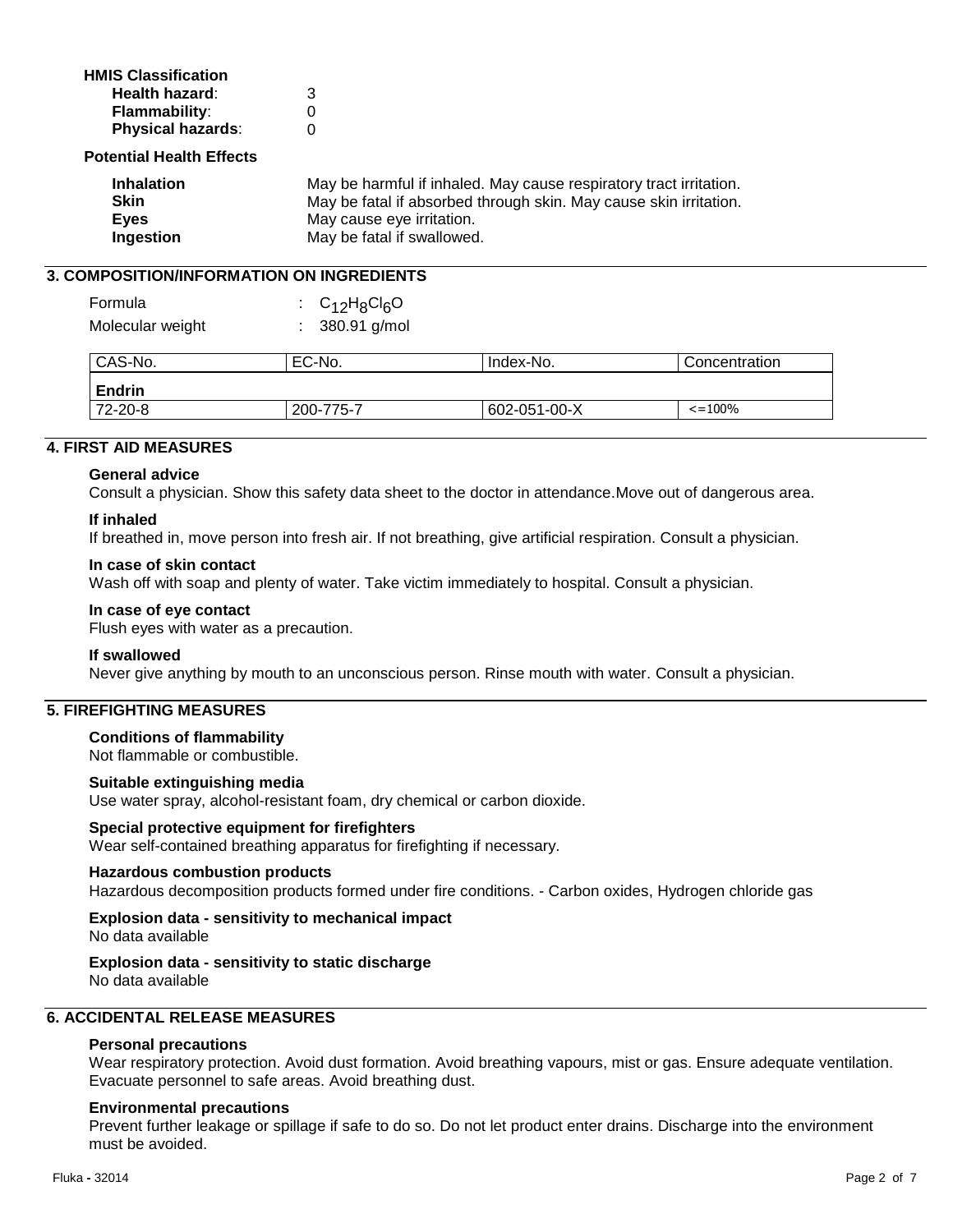#### **Methods and materials for containment and cleaning up**

Pick up and arrange disposal without creating dust. Sweep up and shovel. Keep in suitable, closed containers for disposal.

## **7. HANDLING AND STORAGE**

#### **Precautions for safe handling**

Avoid contact with skin and eyes. Avoid formation of dust and aerosols. Provide appropriate exhaust ventilation at places where dust is formed.

#### **Conditions for safe storage**

Keep container tightly closed in a dry and well-ventilated place.

## **8. EXPOSURE CONTROLS/PERSONAL PROTECTION**

#### **Components with workplace control parameters**

| Components | CAS-No.             | Value                                                                | Control<br>parameters                                 | <b>Basis</b>                                                                                                                                  |
|------------|---------------------|----------------------------------------------------------------------|-------------------------------------------------------|-----------------------------------------------------------------------------------------------------------------------------------------------|
| Endrin     | $72 - 20 - 8$       | <b>TWA</b>                                                           | $0.1$ mg/m $3$                                        | Canada. Alberta, Occupational Health and Safety<br>Code (table 2: OEL)                                                                        |
| Remarks    |                     |                                                                      | Substance may be readily absorbed through intact skin |                                                                                                                                               |
|            |                     | <b>TWA</b>                                                           | $0.1 \,\mathrm{mg/m3}$                                | Canada. British Columbia OEL                                                                                                                  |
|            |                     | Contributes significantly to the overall exposure by the skin route. |                                                       |                                                                                                                                               |
|            |                     | <b>TWAEV</b>                                                         | $0.1 \,\mathrm{mg/m3}$                                | Québec. Regulation respecting occupational health<br>and safety, Schedule 1, Part 1: Permissible exposure<br>values for airborne contaminants |
|            | Skin (percutaneous) |                                                                      |                                                       |                                                                                                                                               |
|            |                     | <b>TWA</b>                                                           | $0.1$ mg/m $3$                                        | USA. ACGIH Threshold Limit Values (TLV)                                                                                                       |

#### **Personal protective equipment**

#### **Respiratory protection**

Where risk assessment shows air-purifying respirators are appropriate use a full-face particle respirator type N100 (US) or type P3 (EN 143) respirator cartridges as a backup to engineering controls. If the respirator is the sole means of protection, use a full-face supplied air respirator. Use respirators and components tested and approved under appropriate government standards such as NIOSH (US) or CEN (EU).

#### **Hand protection**

Handle with gloves. Gloves must be inspected prior to use. Use proper glove removal technique (without touching glove's outer surface) to avoid skin contact with this product. Dispose of contaminated gloves after use in accordance with applicable laws and good laboratory practices. Wash and dry hands.

Full contact Material: Nitrile rubber Minimum layer thickness: 0.11 mm Break through time: 480 min Material tested:Dermatril® (KCL 740 / Aldrich Z677272, Size M)

Splash contact Material: Nitrile rubber Minimum layer thickness: 0.11 mm Break through time: 480 min Material tested:Dermatril® (KCL 740 / Aldrich Z677272, Size M)

data source: KCL GmbH, D-36124 Eichenzell, phone +49 (0)6659 87300, e-mail sales@kcl.de, test method: EN374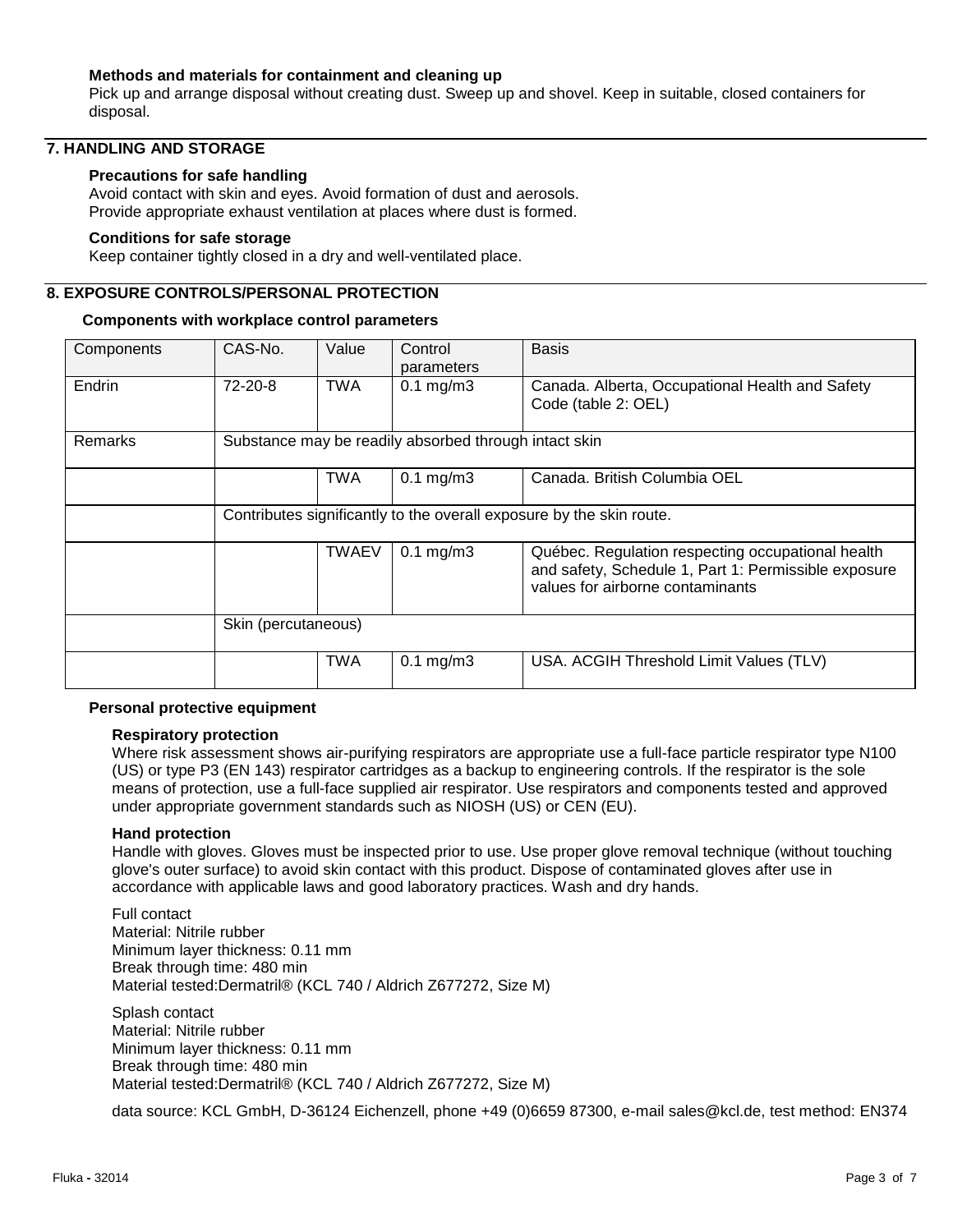If used in solution, or mixed with other substances, and under conditions which differ from EN 374, contact the supplier of the CE approved gloves. This recommendation is advisory only and must be evaluated by an industrial hygienist and safety officer familiar with the specific situation of anticipated use by our customers. It should not be construed as offering an approval for any specific use scenario.

#### **Eye protection**

Face shield and safety glasses Use equipment for eye protection tested and approved under appropriate government standards such as NIOSH (US) or EN 166(EU).

#### **Skin and body protection**

Complete suit protecting against chemicals, The type of protective equipment must be selected according to the concentration and amount of the dangerous substance at the specific workplace.

#### **Hygiene measures**

Avoid contact with skin, eyes and clothing. Wash hands before breaks and immediately after handling the product.

#### **Specific engineering controls**

Use mechanical exhaust or laboratory fumehood to avoid exposure.

#### **9. PHYSICAL AND CHEMICAL PROPERTIES**

#### **Appearance**

| Form                                      | solid             |
|-------------------------------------------|-------------------|
| Colour                                    | colourless        |
| Safety data                               |                   |
| рH                                        | No data available |
| Melting<br>point/freezing point           | No data available |
| Boiling point                             | No data available |
| Flash point                               | No data available |
| Ignition temperature                      | No data available |
| Auto-ignition<br>temperature              | No data available |
| Lower explosion limit                     | No data available |
| Upper explosion limit                     | No data available |
| Vapour pressure                           | No data available |
| Density                                   | No data available |
| Water solubility                          | insoluble         |
| Partition coefficient:<br>n-octanol/water | log Pow: 5.20     |
| Relative vapour<br>density                | No data available |
| Odour                                     | No data available |
| Odour Threshold                           | No data available |
| Evaporation rate                          | No data available |

## **10. STABILITY AND REACTIVITY**

#### **Chemical stability**

Stable under recommended storage conditions.

#### **Possibility of hazardous reactions** No data available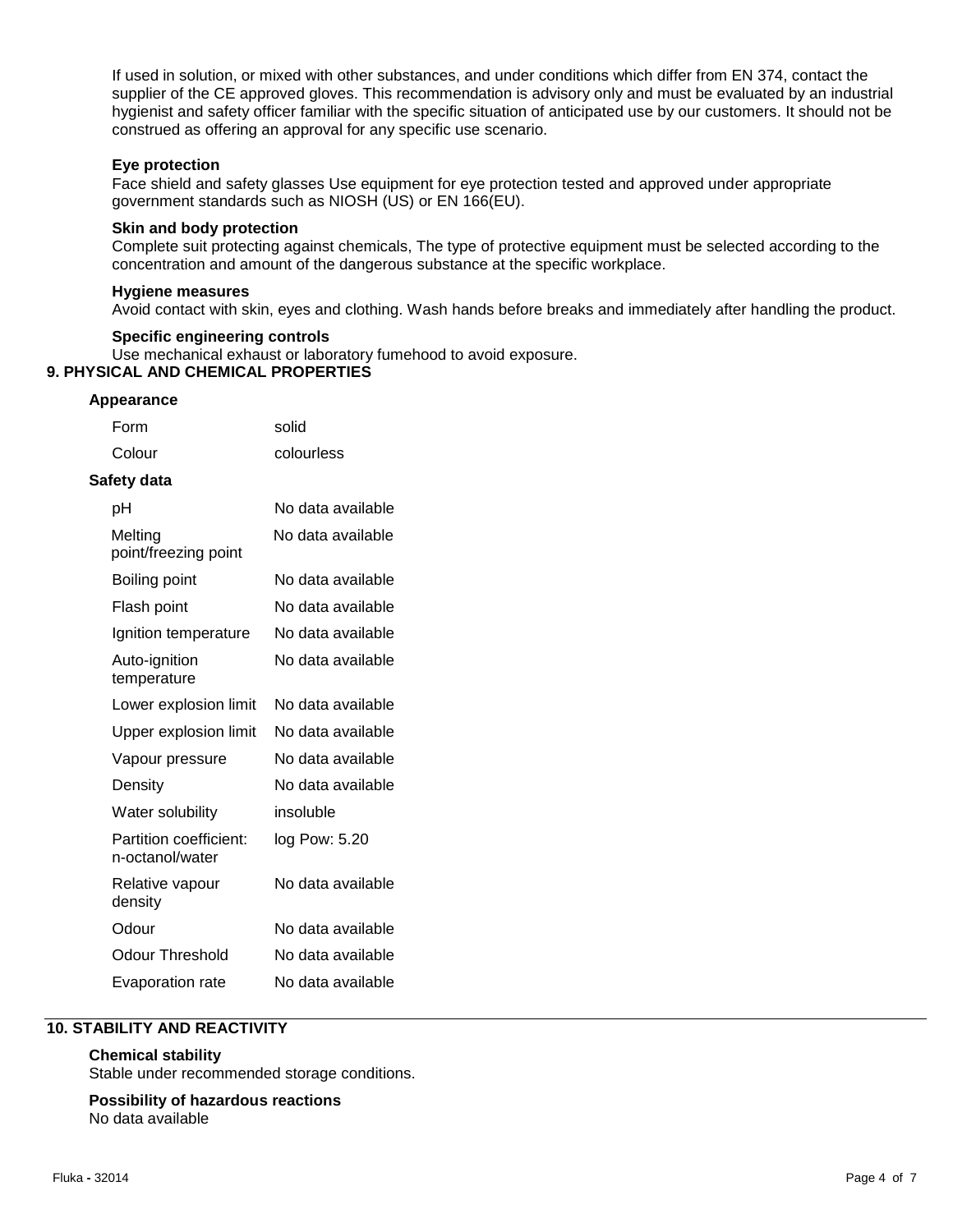## **Conditions to avoid**

No data available

**Materials to avoid** Strong oxidizing agents

#### **Hazardous decomposition products**

Hazardous decomposition products formed under fire conditions. - Carbon oxides, Hydrogen chloride gas Other decomposition products - No data available

**Thermal decomposition** 226.0 °C

## **11. TOXICOLOGICAL INFORMATION**

**Acute toxicity**

**Oral LD50** LD50 Oral - Rat - 3.0 mg/kg

**Inhalation LC50** No data available

**Dermal LD50** LD50 Dermal - Rabbit - 60.0 mg/kg

**Other information on acute toxicity** No data available

**Skin corrosion/irritation** No data available

**Serious eye damage/eye irritation** No data available

**Respiratory or skin sensitisation** No data available

**Germ cell mutagenicity**

No data available

## **Carcinogenicity**

This product is or contains a component that is not classifiable as to its carcinogenicity based on its IARC, ACGIH, NTP, or EPA classification.

## IARC: 3 - Group 3: Not classifiable as to its carcinogenicity to humans (Endrin)

#### **Reproductive toxicity**

No data available

**Teratogenicity**

No data available

**Specific target organ toxicity - single exposure (Globally Harmonized System)** No data available

**Specific target organ toxicity - repeated exposure (Globally Harmonized System)**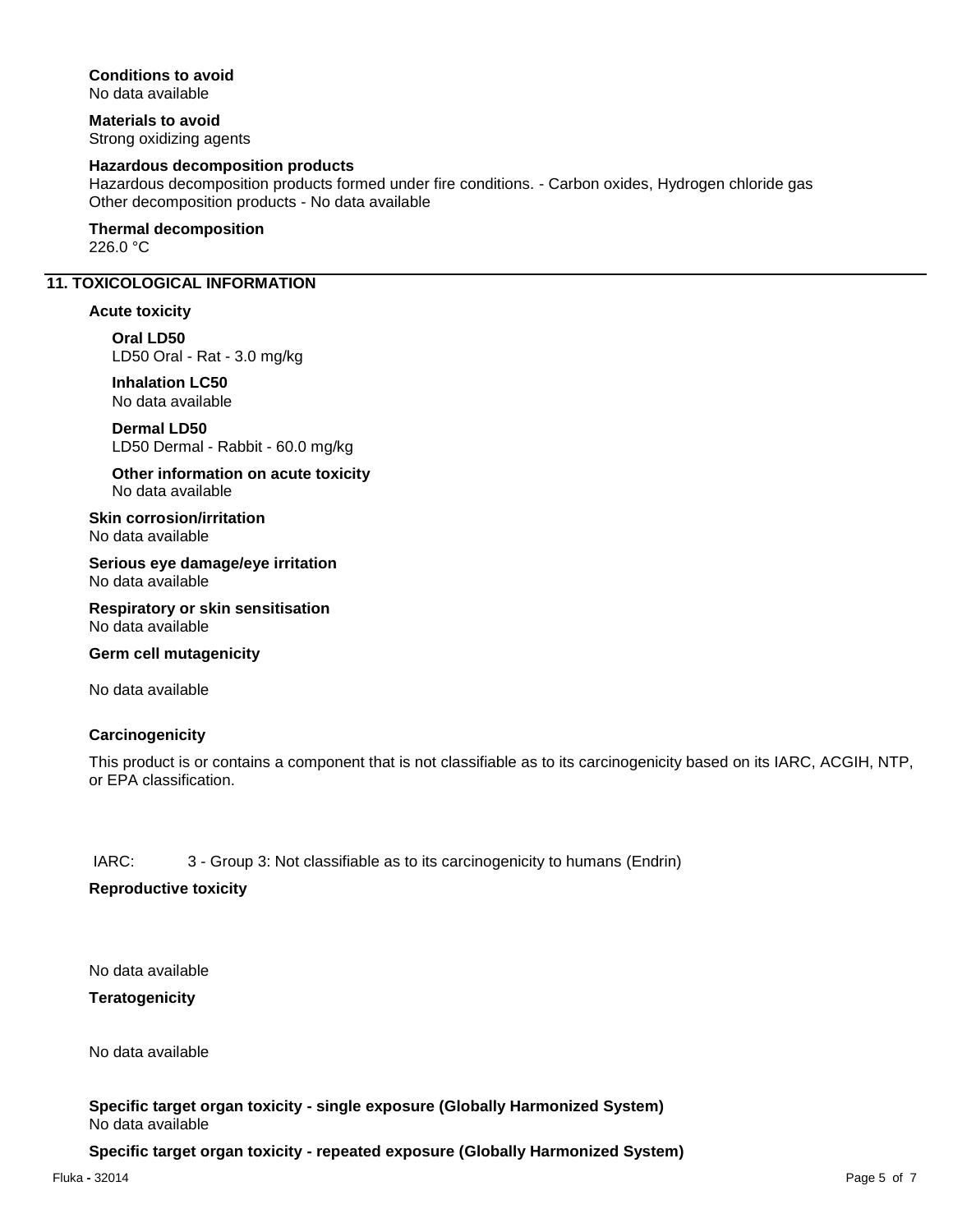#### No data available

#### **Aspiration hazard** No data available

#### **Potential health effects**

| <b>Inhalation</b><br>Ingestion<br>Skin<br>Eyes | May be harmful if inhaled. May cause respiratory tract irritation.<br>May be fatal if swallowed.<br>May be fatal if absorbed through skin. May cause skin irritation.<br>May cause eye irritation. |
|------------------------------------------------|----------------------------------------------------------------------------------------------------------------------------------------------------------------------------------------------------|
| Synergistic effects<br>No data available       |                                                                                                                                                                                                    |
| Additional Information<br>RTECS: IO1575000     |                                                                                                                                                                                                    |

## **12. ECOLOGICAL INFORMATION**

#### **Toxicity**

| Toxicity to fish                                          | LC50 - Oncorhynchus mykiss (rainbow trout) - $<$ 0.001 mg/l - 96.0 h  |
|-----------------------------------------------------------|-----------------------------------------------------------------------|
| Toxicity to daphnia<br>and other aquatic<br>invertebrates | EC50 - Daphnia pulex (Water flea) - 0.02 mg/l - 48 h                  |
|                                                           | Immobilization EC50 - Daphnia magna (Water flea) - 0.0042 mg/l - 48 h |

#### **Persistence and degradability**

No data available

# **Bioaccumulative potential**

Pimephales promelas (fathead minnow) - 56 d Bioconcentration factor (BCF): 13,000

**Mobility in soil** No data available

#### **PBT and vPvB assessment** No data available

#### **Other adverse effects**

An environmental hazard cannot be excluded in the event of unprofessional handling or disposal.

Very toxic to aquatic life with long lasting effects.

## **13. DISPOSAL CONSIDERATIONS**

#### **Product**

Offer surplus and non-recyclable solutions to a licensed disposal company. Contact a licensed professional waste disposal service to dispose of this material. Dissolve or mix the material with a combustible solvent and burn in a chemical incinerator equipped with an afterburner and scrubber.

#### **Contaminated packaging**

Dispose of as unused product.

#### **14. TRANSPORT INFORMATION**

#### **DOT (US)**

UN number: 2811 Class: 6.1 Packing group: I Proper shipping name: Toxic solids, organic, n.o.s. (Endrin) Reportable Quantity (RQ): 1 lbs Marine pollutant: Severe marine pollutant Poison Inhalation Hazard: No

#### **IMDG**